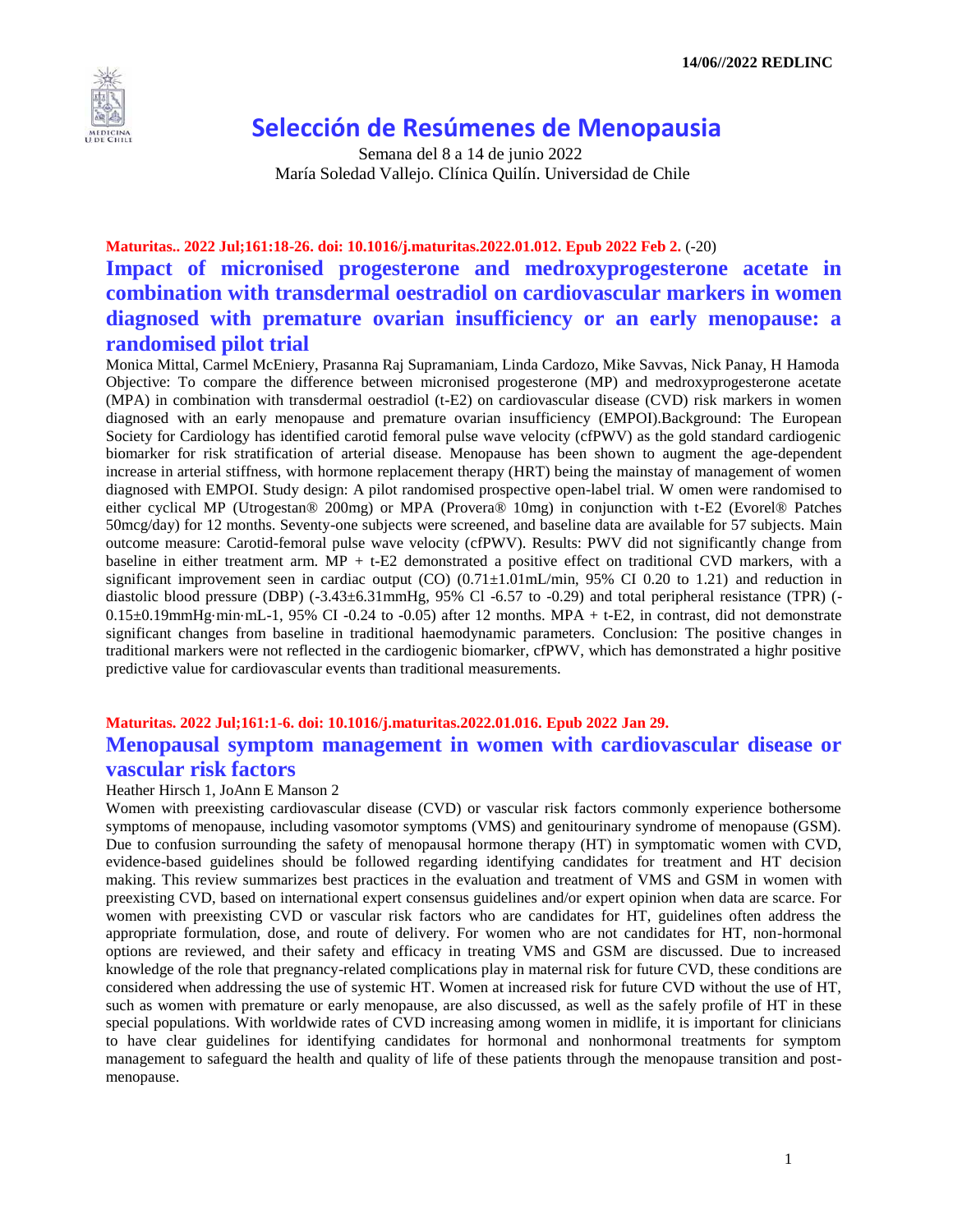### **Bone. 2022 Jun 7;116467. doi: 10.1016/j.bone.2022.116467. Online ahead of print.**

## **Creatine supplementation for older adults: Focus on sarcopenia, osteoporosis, frailty and Cachexia**

Darren G Candow, Philip D Chilibeck, Scott C Forbes, Ciaran M Fairman, Bruno Gualano, Hamilton Roschel.

Sarcopenia refers to the age-related reduction in strength, muscle mass and functionality which increases the risk for falls, injuries and fractures. Sarcopenia is associated with other age-related conditions such as osteoporosis, frailty and cachexia. Identifying treatments to overcome sarcopenia and associated conditions is important from a global health perspective. There is evidence that creatine monohydrate supplementation, primarily when combined with resistance training, has favorable effects on indices of aging muscle and bone. These musculoskeletal benefits provide some rationale for creatine being a potential intervention for treating frailty and cachexia. The purposes of this narrative review are to update the collective body of research pertaining to the effects of creatine supplementation on indices of aging muscle and bone (including bone turnover markers) and present possible justification and rationale for its utilization in the treatment of frailty and cachexia in older adults.

# **Osteoporos Int. 2022 Jun 10. doi: 10.1007/s00198-022-06454-3. Online ahead of print. Global, regional prevalence, and risk factors of osteoporosis according to the World Health Organization diagnostic criteria: a systematic review and metaanalysis**

P-L Xiao # 1, A-Y Cui # 2, C-J Hsu # 1, R Peng 1, N Jiang 1, X-H Xu 1, Y-G Ma 1, D Liu 1, H-D Lu 3

This systematic review and meta-analysis estimated the global, regional prevalence, and risk factors of osteoporosis. Prevalence varied greatly according to countries (from 4.1% in Netherlands to 52.0% in Turkey) and continents (from 8.0% in Oceania to 26.9% in Africa). Osteoporosis is a common metabolic bone disorder in the elderly, usually resulting in bone pain and an increased risk of fragility fracture, but few summarized studies have guided global strategies for the disease. Therefore, we pooled the epidemiologic data to estimate the global, regional prevalence, and potential risk factors of osteoporosis. We conducted a comprehensive literature search through PubMed, EMBASE, Web of Science, and Scopus, to identify population-based studies that reported the prevalence of osteoporosis based on the World Health Organization (WHO) criteria. Meta-regression and subgroup analyses were used to explore the sources of heterogeneity. The study was registered in the PROSPERO database (CRD42021285555). Of the 57,933 citations evaluated, 108 individual studies containing 343,704 subjects were included. The global prevalence of osteoporosis and osteopenia was 19.7% (95%CI, 18.0%-21.4%) and 40.4% (95%CI, 36.9%-43.8%). Prevalence varied greatly according to countries (from 4.1% in Netherlands to 52.0% in Turkey) and continents (from Oceania 8.0% to 26.9% in Africa). The prevalence was higher in developing countries (22.1%, 95%CI, 20.1%-24.1%) than in developed countries (14.5%, 95%CI, 11.5%-17.7%). Our study indicates a considerable prevalence of osteoporosis among the general population based on WHO criteria, and the prevalence varies substantially between countries and regions. Future studies with robust evidence are required to explore risk factors to provide effective preventive strategies for the disease.

## **Minerva Obstet Gynecol. 2022 Jun 8. doi: 10.23736/S2724-606X.22.05085-0. Online ahead of print. Fibromyalgia and menopause: an open study on postmenopausal hormone therapy**

Rejane C Dias 1, Eloise H Costa 2, Kadija R Chrisostomo 3, Jaime K Junior 4, Eduardo S Paiva 3, et al.

Background: Fibromyalgia women (FM) seems to get worse at menopause suggesting some influence of estrogens on its pathophysiology. We aimed to study the influence of postmenopausal hormone therapy (HT) in FM, the relationship with sleep and FM impact. Methods: We analyzed prospectively 69 menopausal women, divided in two groups, FM group (FMG; n=32) and comparison group (CG; n=28) submitted to HT for twelve weeks (1,2mg/g transdermal estradiol, 100 mg micronized natural progesterone oral/daily). Data on UQOL (Utian Quality of Life Questionnaire) and PSQI (Pittsburgh Sleep Quality Index) were obtained in both groups, at entrance and twelve weeks after HT. FM patients also completed the FIQ-R (Fibromyalgia Impact Questionnaire - revised) and FS (Fibromyalgia Severity). Results: FM patients improved significantly the FIQ-R (p=0.0001, median FIQ-R score 30% lower), mainly the severity of FM, assessed by FS ( $p<0.0001$ ). Both groups had improved quality of life and sleep (UQOL: p=0.0001; p=0.001 - PSQI: p<0.0001; p=0.007, respectively). Differences between first and second PSQI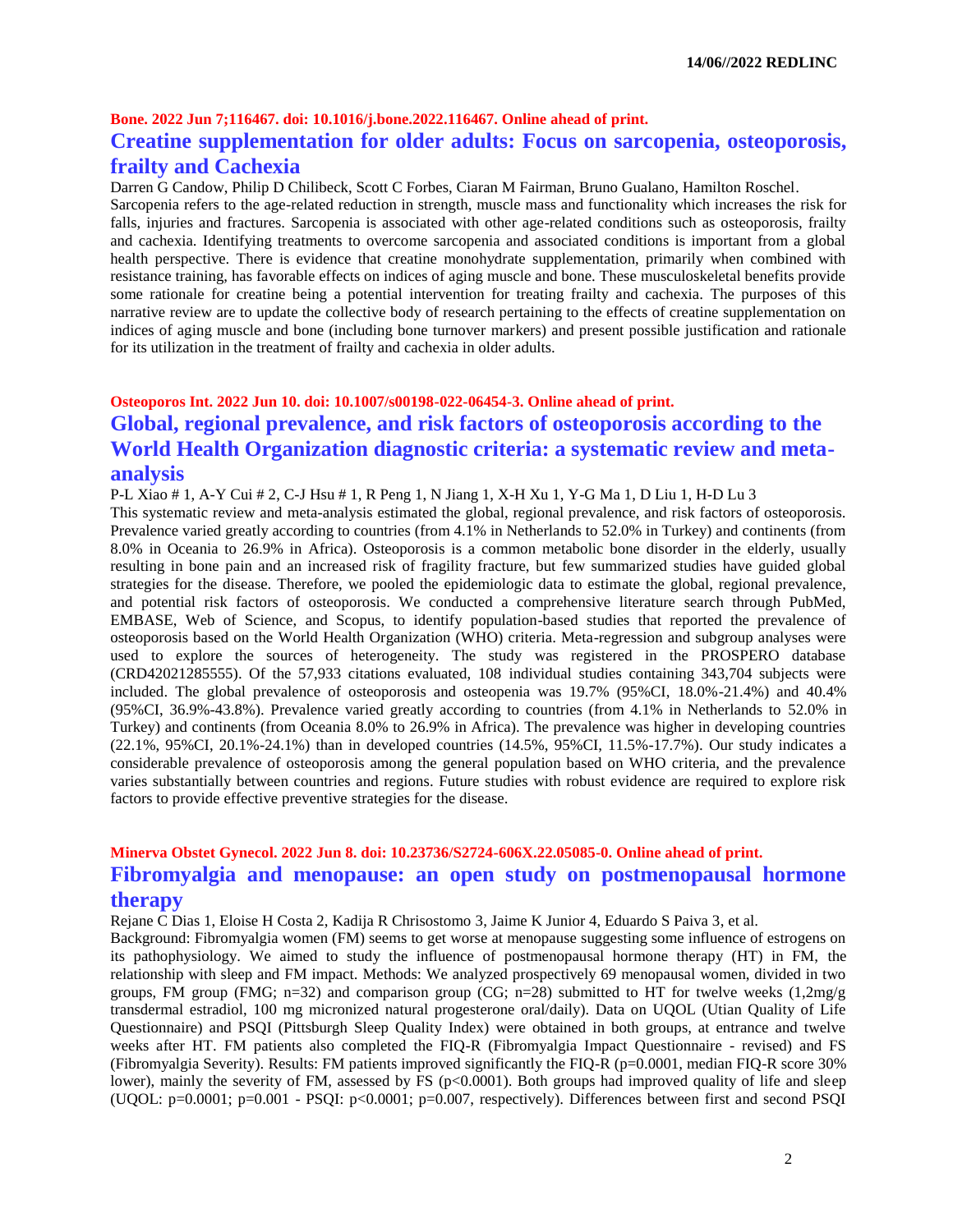were greater for CG than for FMG ( $p=0.008$ ). Conclusions: HT improving sleep and quality of life in both groups; it was a significant clinical improvement seen by FIQ and FS in FM patients. These changes characterize improvement of functional status and symptoms severity.

## **J Womens Health (Larchmt). 2022 Jun 8. doi: 10.1089/jwh.2021.0248. Online ahead of print. Oxidative Stress and Menopausal Status: The Coronary Artery Risk Development in Young Adults Cohort Study**

Amir S Heravi 1, Erin D Michos 2, Di Zhao 3, Bharath Ambale-Venkatesh 2, Henrique Doria De Vasconcellos, et al. and greater cardiovascular disease (CVD) risk. However, differences in oxidative stress between similarly aged premenopausal and postmenopausal women are not well-characterized on a population level. We hypothesized that urinary isoprostane concentrations, a standard measure of systemic oxidative stress, are higher in women who have undergone menopause compared to premenopausal women. Methods and Results: We examined differences in urinary 8-isoprostane (iPF2α-III) and 2,3-dinor-8-isoprostane (iPF2α-III-M) indexed to urinary creatinine between 279 postmenopausal and 196 premenopausal women in the Coronary Artery Risk Development in Young Adults (CARDIA) study, using linear regression with progressive adjustment for sociodemographic factors and traditional CVD risk factors. Unadjusted iPF2α-III-M concentrations were higher among postmenopausal compared to premenopausal women (Median [25th, 75th percentile]: 1762 [1178, 2974] vs. 1535 [1067, 2462] ng/g creatinine;  $p =$ 0.01). Menopause was associated with 25.5% higher iPF2α-III-M (95% confidence interval [6.5-47.9]) adjusted for age, race, college education, and field center. Further adjustments for tobacco use (21.2% [2.9-42.6]) and then CVD risk factors (18.8% [0.1-39.6]) led to additional partial attenuation. Menopause was associated with higher iPF2α-III in Black but not White women. Conclusions: We conclude that postmenopausal women had higher oxidative stress, which may contribute to greater CVD risk.

### **Obstet Gynecol. 2022 Jun 1;139(6):1103-1110. doi: 10.1097/AOG.0000000000004723. Epub 2022 May 3. Menopausal Hormone Therapy Formulation and Breast Cancer Risk**

Haim A Abenhaim 1, Samy Suissa, Laurent Azoulay, Andrea R Spence, Nicholas Czuzoj-Shulman, Togas Tulandi Objective: To evaluate whether the increased risk of breast cancer is dependent on the formulation of menopausal hormone therapy (HT) used. Methods: We performed a population-based case-control study of women aged 50 years or older using data from the U.K. Clinical Practice Research Datalink. Women with incident cases of breast cancer were age-matched (1:10) with a control group of women with comparable follow-up time with no history of breast cancer. Exposures were classified as ever or never for the following menopausal HT formulations: bioidentical estrogens, animal-derived estrogens, micronized progesterone, and synthetic progestin. Logistic regression analyses were performed to estimate the adjusted effect of menopausal HT formulation on breast cancer risk. Results: Between 1995 and 2014, 43,183 cases of breast cancer were identified and matched to 431,830 women in a control group. In adjusted analyses, compared with women who never used menopausal HT, its use was associated with an increased risk of breast cancer (odds ratio [OR] 1.12, 95% CI 1.09-1.15). Compared with never users, estrogens were not associated with breast cancer (bioidentical estrogens: OR 1.04, 95% CI 1.00-1.09; animal-derived estrogens: OR 1.01, 95% CI 0.96-1.06; both: OR 0.96, 95% CI 0.89-1.03). Progestogens appeared to be differentially associated with breast cancer (micronized progesterone: OR 0.99, 95% CI 0.55-1.79; synthetic progestin: OR 1.28, 95% CI 1.22-1.35; both OR 1.31, 0.30-5.73). Conclusion: Although menopausal HT use appears to be associated with an overall increased risk of breast cancer, this risk appears predominantly mediated through formulations containing synthetic progestins. When prescribing menopausal HT, micronized progesterone may be the safer progestogen to be used.

### **Menopause. 2022 Jun 1;29(6):664-670. doi: 10.1097/GME.0000000000001960.**

# **Clinical suspicion of sarcopenic obesity and probable sarcopenic obesity in Colombian women with a history of surgical menopause: a cross-sectional study**

Álvaro Monterrosa-Castro 1, María Prada-Tobar, Angélica Monterrosa-Blanco, Diana Pérez-Romero, et al.

Objectives: To identify the frequency of clinical suspicion of sarcopenic obesity (CSSO) and probable sarcopenic obesity (PSO) and to estimate the association between them and surgical menopause. Methods: A cross-sectional study carried out in women residing in Colombia, ages 60 to 75 years. Body mass index, the SARC-F scale, SARC-